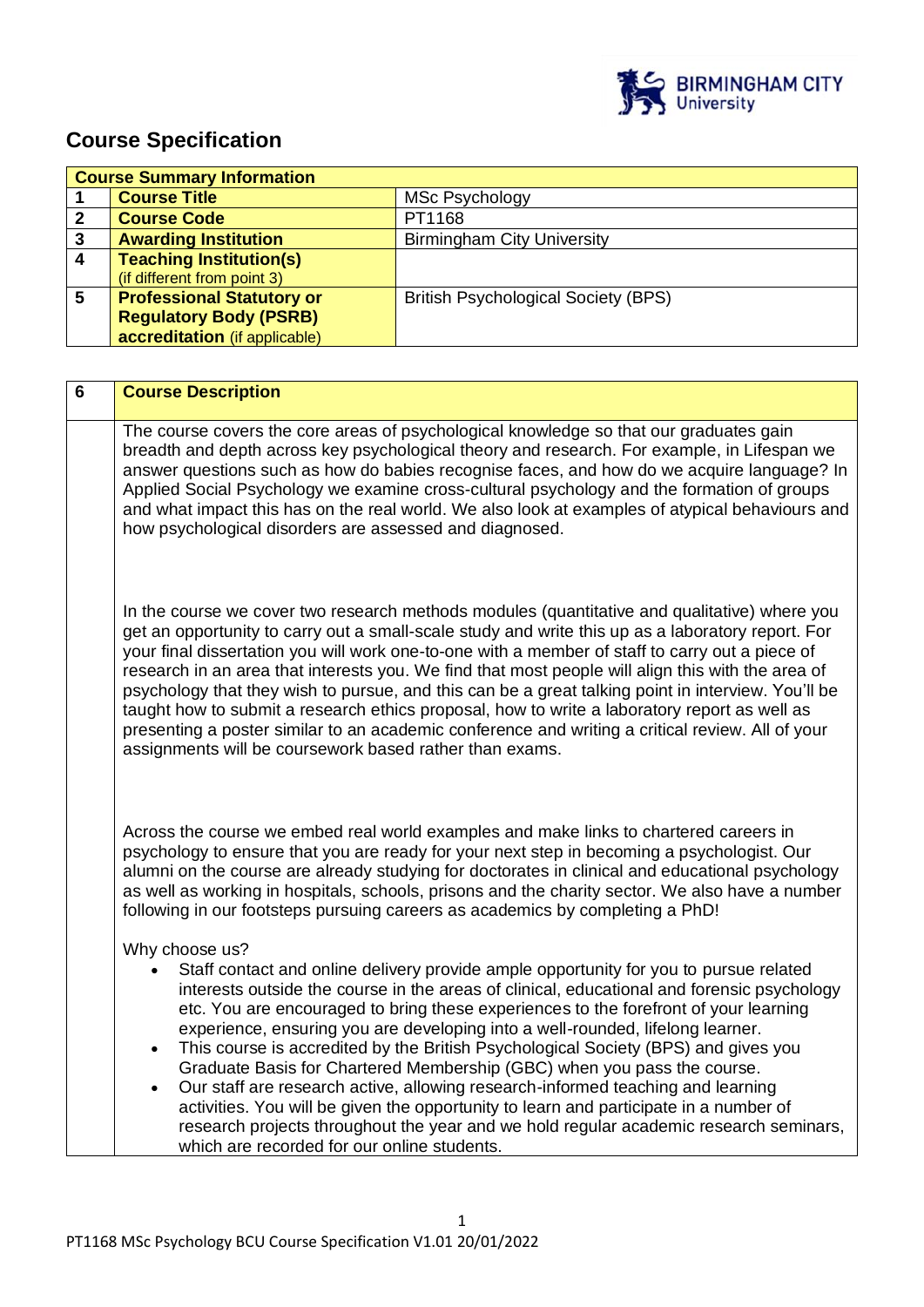

- A number of our recent conversion course students have been successful in gaining further training and employment in highly competitive areas of psychology, including Clinical Doctorate courses and research posts with national charitable organisations.
- You will be allocated a personal tutor, who will provide pastoral and academic support, as well as preparing you for your career in Psychology.
- Our Psychology department has a wide range of [psychology testing labs](https://www.bcu.ac.uk/social-sciences/about-us/our-facilities/school-of-social-sciences-facilities) to suit all needs, including our BPS computer lab, which consists of more than thirty networked computers with Psychology-specific software such as SPSS, NVivo and others such as Opensesame and Gorilla experimental software.
- The Division of Psychology also offers [MSc Forensic Psychology](https://www.bcu.ac.uk/social-sciences/courses/forensic-psychology-msc-2018-19) and [MSc Health](https://www.bcu.ac.uk/social-sciences/courses/health-psychology-msc-2018-19)  [Psychology,](https://www.bcu.ac.uk/social-sciences/courses/health-psychology-msc-2018-19) providing you with many networking opportunities.

|    | <b>Course Awards</b>                                                                                                 |                                          |                                  |
|----|----------------------------------------------------------------------------------------------------------------------|------------------------------------------|----------------------------------|
| 7a | <b>Name of Final Award</b>                                                                                           | Level                                    | <b>Credits</b><br><b>Awarded</b> |
|    | Master of Science Psychology                                                                                         | Level <sub>7</sub>                       | 180                              |
| 7b | <b>Exit Awards and Credits Awarded</b>                                                                               |                                          |                                  |
|    | Postgraduate Certificate Psychology (no BPS accreditation)<br>Postgraduate Diploma Psychology (no BPS accreditation) | Level <sub>7</sub><br>Level <sub>7</sub> | 60<br>120                        |

|  | Derogation from the University Regulations                     |
|--|----------------------------------------------------------------|
|  | 1. Compensation of marginally failed modules is not permitted. |
|  | 2. Condonement of failed modules is not permitted.             |

| 9                           | <b>Delivery Patterns</b>    |                          |         |  |  |
|-----------------------------|-----------------------------|--------------------------|---------|--|--|
| <b>Mode(s) of Study</b>     | <b>Location(s) of Study</b> | <b>Duration of Study</b> | Code(s) |  |  |
| <b>Full Time (September</b> | Online<br>1 year            |                          | PT1168  |  |  |
| and January)                |                             |                          |         |  |  |
| Part Time (September        | Online                      | 2 years                  | PT1169  |  |  |
| and January)                |                             |                          |         |  |  |

### **10 Entry Requirements**

The admission requirements for this course are stated on the course page of the BCU website at [https://www.bcu.ac.uk.](https://www.bcu.ac.uk/)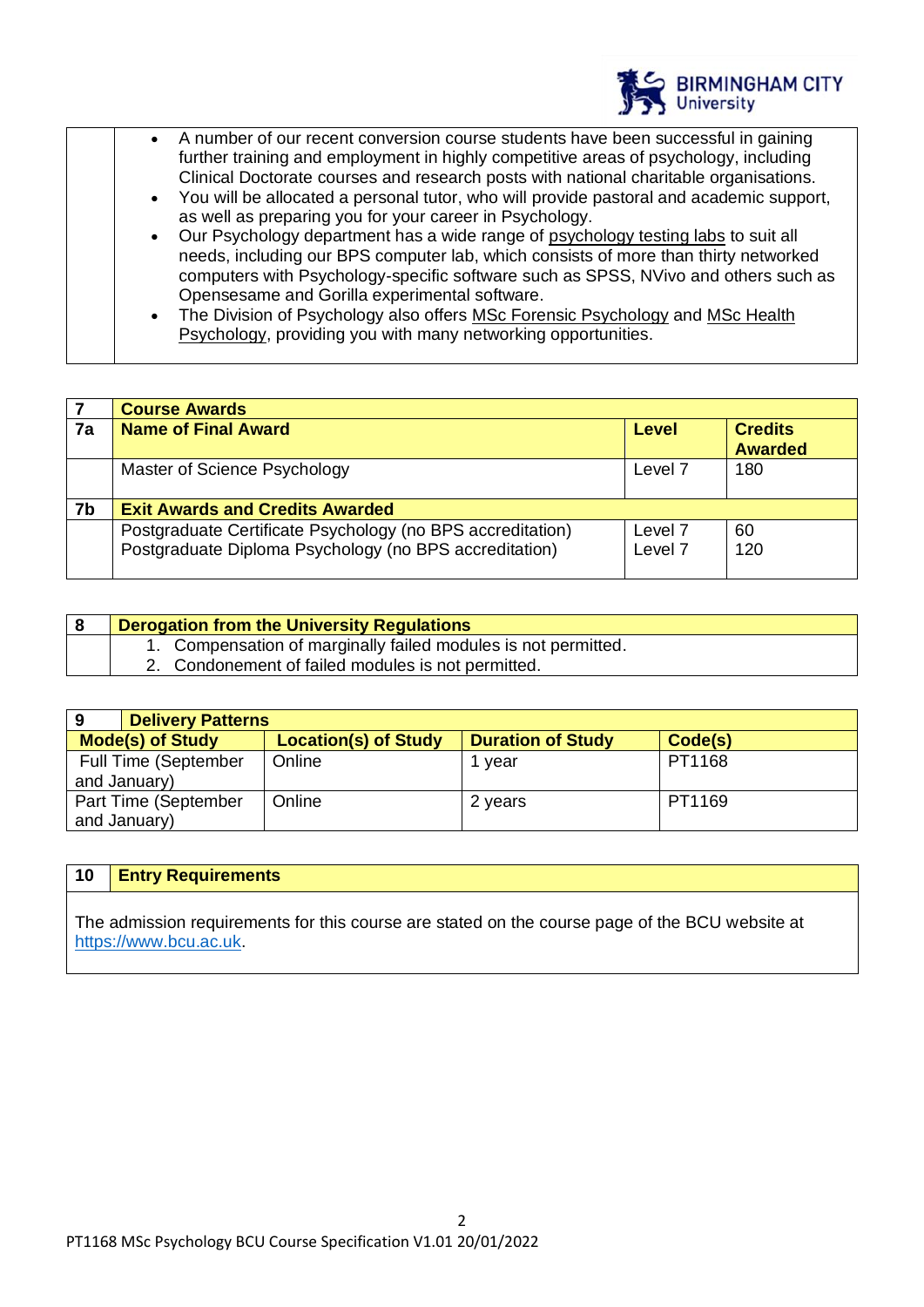

| 11 | <b>Course Aims</b>                                                                                                                                                                                                                                                                                                                                                                                                                                                                                                                                                                                                                                                                                                                                                                                                                                                                                                                                                  |
|----|---------------------------------------------------------------------------------------------------------------------------------------------------------------------------------------------------------------------------------------------------------------------------------------------------------------------------------------------------------------------------------------------------------------------------------------------------------------------------------------------------------------------------------------------------------------------------------------------------------------------------------------------------------------------------------------------------------------------------------------------------------------------------------------------------------------------------------------------------------------------------------------------------------------------------------------------------------------------|
|    | 1. Pursuing Excellence: Our programme specialises in enquiry-based learning that<br>closely adheres to quality standards of the British Psychological Society and the international<br>academic community. We aim to facilitate your ability to evaluate, synthesise and apply<br>information in order to contribute to contemporary knowledge. The transferability of these skills<br>is also a key programme element, enabling learners to solve significant real-world problems.                                                                                                                                                                                                                                                                                                                                                                                                                                                                                 |
|    | 2. Practice-led, knowledge-applied: Our programme emphasises partnership with academics<br>with a background in (international) contemporary research and applied psychological practice.<br>Programme content and assessments are therefore both contemporary and value-led, being<br>notably distinct from traditional textbook and exam-based curricula.                                                                                                                                                                                                                                                                                                                                                                                                                                                                                                                                                                                                         |
|    | 3. Interdisciplinary: The very nature of psychology is in itself interdisciplinary. As such, the<br>nature of course content and assessment inherently account for interdisciplinarity. Importantly,<br>the research and applied practice of BCU psychologists typically also involves active<br>engagement with the other disciplines and the local community. Individuals studying our<br>programme will naturally gain both cultural and social capital as they progress through the<br>degree.                                                                                                                                                                                                                                                                                                                                                                                                                                                                  |
|    | 4. Employability-driven: Our graduates will not only gain a Master's with diverse career options,<br>but also the transferable skills to support these. Each of the abilities detailed across the other<br>programme aims are designed with employability in mind. Importantly all content is underpinned<br>by active learning so that you develop skills through practical experience. Degree content and<br>assessment not only meet the criteria for our accrediting body, but allow flexibility of the learning<br>process, which can be tailored to career goals. Engaging you in group learning and facilitating<br>your independent approach to problem-based learning ensures that you are remaining<br>competitive in a changing job market. Overall, our teaching practice focuses on providing the<br>skills for lifelong learning and development, which not only allows graduates to gain a job, but<br>develop and progress throughout their career. |
|    | 5. Internationalisation: Based on our international (psychological) standards and the applicability<br>of our degree content to different contexts, our programme is suited towards internationalisation.<br>With interdisciplinary perspectives and technological advances underpinning both course<br>content and assessment, many of the skills needed for graduates to work on an international<br>level are incorporated into the degree. Communication of knowledge and the understanding of<br>culture are also covered in detail on the course, ensuring our graduates are ready to work in a<br>global context. The online nature of the course will attract students from a variety of<br>backgrounds both nationally and internationally. These active learning communities we will<br>create will allow you to become aware and sensitive to global and international issues in<br>psychology.                                                          |

| 12 |              | <b>Course Learning Outcomes</b>                                                                                                         |
|----|--------------|-----------------------------------------------------------------------------------------------------------------------------------------|
|    |              | On completion of the course, you will be able to:                                                                                       |
|    |              | <b>Knowledge and Understanding</b>                                                                                                      |
|    | $\mathbf{L}$ | Understand the empirical and theoretical basis of six core areas of psychology (as<br>stipulated by the BPS and QAA benchmarks).        |
|    | ii.          | Understand the historical and scientific underpinnings of psychology, and how these<br>change across the core areas.                    |
|    | iii.         | Understand the ethical guidelines that govern psychological research, and the role of<br>brain functioning across a range of phenomena. |
|    | iv.          | Evaluate the limits of Psychology as a discipline and apply what is learnt to human<br>interactions with a social world.                |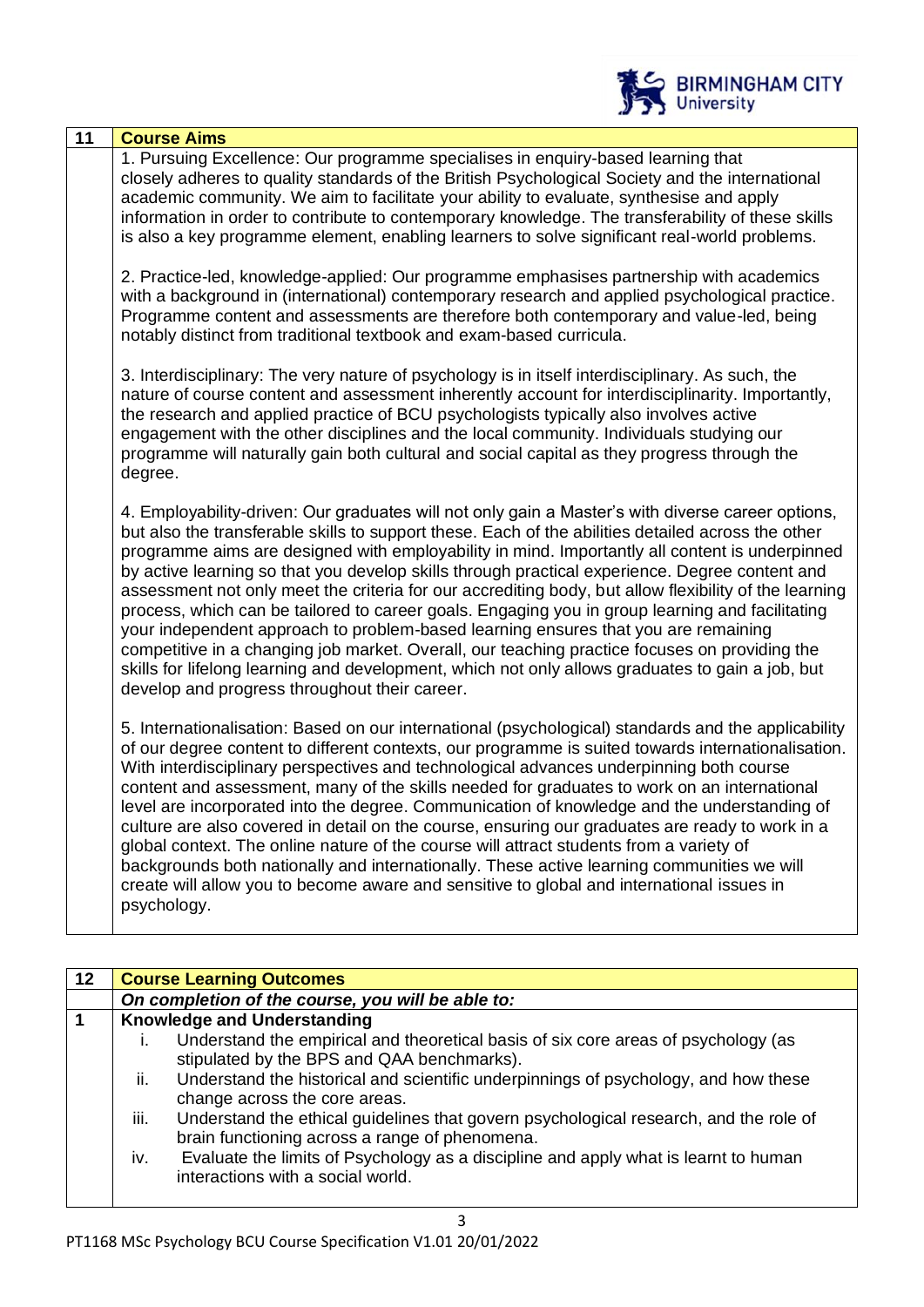|                         |      | <b>BIRMINGHAM CITY</b><br>University                                                                                                                      |
|-------------------------|------|-----------------------------------------------------------------------------------------------------------------------------------------------------------|
| $\overline{2}$          |      | <b>Intellectual Skills</b>                                                                                                                                |
|                         | i.   | Understand the role of evidence in science and Psychology and be able to reason<br>scientifically.                                                        |
|                         | ii.  | Critically evaluate arguments and evidence within Psychology, adopting as you do so<br>multiple perspectives.                                             |
|                         | iii. | Analyse arguments and the relationship between different theories and evidence.                                                                           |
|                         | iv.  | Evaluate the significance of these in the light of various psychological perspectives.                                                                    |
|                         | v.   | As part of a project generate and explore hypotheses/research questions, and plan,                                                                        |
|                         |      | execute and present an independent project under supervision.                                                                                             |
| $\overline{3}$          | vi.  | Formulate and apply ethical judgements in a research context.                                                                                             |
|                         | i.   | <b>Practical, Research and Independent Learning Skills</b>                                                                                                |
|                         | ii.  | Employ and apply appropriate statistical methods when undertaking research.<br>Initiate, design and conduct empirically based research under supervision. |
|                         | iii. | Evaluate the implications and applications of such research.                                                                                              |
|                         | iv.  | Use a variety of psychological tools, including specialist software, laboratory equipment                                                                 |
|                         |      | and psychometric instruments, as well as evaluate their use.                                                                                              |
|                         | v.   | Analyse research in the context of ethical considerations, and the potential applications.                                                                |
| $\overline{\mathbf{4}}$ |      | <b>Transferable Skills</b>                                                                                                                                |
|                         | i.   | Communicate effectively in a variety of modes, retrieve and organise information<br>effectively and show effective presentation skills.                   |
|                         | ii.  | Select, apply and evaluate appropriate numerical and statistical methods for complex                                                                      |
|                         | iii. | tasks, and interpret data effectively.<br>Construct written reports, consolidate information effectively and use software                                 |
|                         |      | applications which are generic, and discipline based.                                                                                                     |
|                         | iv.  | Engage in teamwork, engage in reflective practice and where possible apply skills<br>attained to research projects.                                       |
|                         | v.   | Apply GBC skills and knowledge in preparation for graduate destinations.                                                                                  |

| 13           | <b>Level Learning Outcomes</b> |                                                                                                                          |  |
|--------------|--------------------------------|--------------------------------------------------------------------------------------------------------------------------|--|
|              |                                | Upon completion of 60 credits at Level 7/ Exit award of Postgraduate Certificate* in                                     |  |
|              |                                | Psychology, you will able to:                                                                                            |  |
|              |                                | <i>(*no BPS accreditation)</i>                                                                                           |  |
| 1            | v.                             | Explain the empirical and theoretical basis of core areas of psychology.                                                 |  |
|              | vi.                            | Recognise historical and scientific underpinnings of psychology, and how these change                                    |  |
|              |                                | across core areas.                                                                                                       |  |
|              | vii.                           | Evaluate the limits of Psychology as a discipline and apply what is learnt to human<br>interactions with a social world. |  |
|              |                                |                                                                                                                          |  |
| $\mathbf{2}$ | vii.                           | Identify the role of evidence in science and Psychology and be able to reason                                            |  |
|              |                                | scientifically.                                                                                                          |  |
|              | viii.                          | Evaluate arguments and evidence within Psychology, adopting as you do so multiple<br>perspectives.                       |  |
|              | ix.                            | Analyse arguments and the relationship between different theories and evidence.                                          |  |
|              | х.                             | Evaluate the significance of these in the light of various psychological perspectives.                                   |  |
| 3            |                                |                                                                                                                          |  |
|              | vi.                            | Recognise basic concepts of research methods for undertaking research.                                                   |  |
|              | vii.                           | Evaluate the implications and applications of research.                                                                  |  |
| 4            |                                |                                                                                                                          |  |
|              | vi.                            | Communicate in a variety of modes, retrieve and organise information effectively.                                        |  |

- I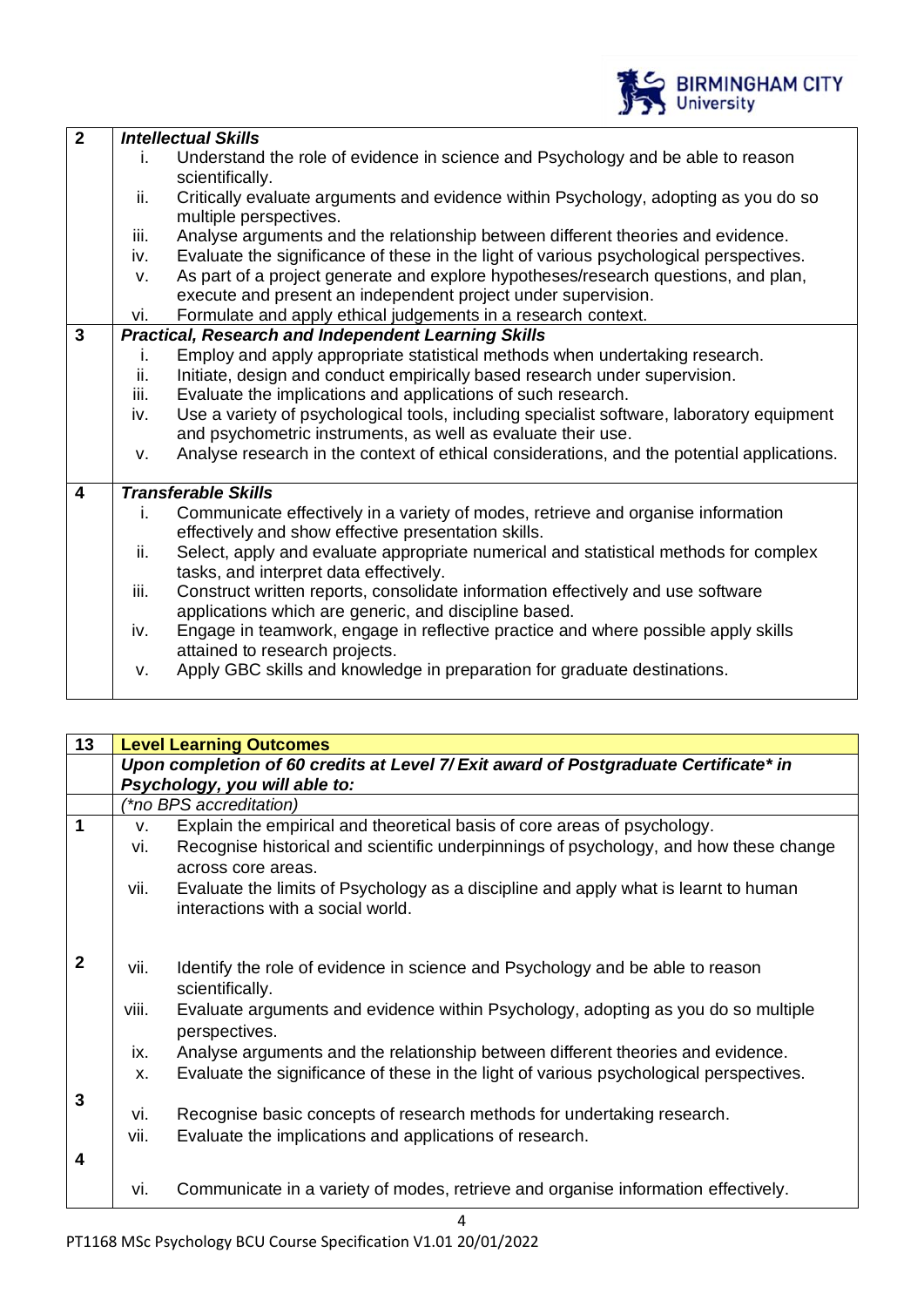

|                | vii.  | Interpret forms of data effectively.                                                                                                |
|----------------|-------|-------------------------------------------------------------------------------------------------------------------------------------|
|                |       | Upon completion of 120 credits at Level 7/ Exit award of Postgraduate Diploma* in                                                   |
|                |       | Psychology, you will be able to:                                                                                                    |
|                |       | <i>*no BPS accreditation)</i>                                                                                                       |
| $\overline{1}$ | i.    | Discuss the empirical and theoretical basis of six core areas of psychology (as stipulated                                          |
|                | ii.   | by the BPS and QAA benchmarks).<br>Identify the historical and scientific underpinnings of psychology, and how these change         |
|                |       | across the core areas.                                                                                                              |
|                | iii.  | Consider the ethical guidelines that govern psychological research, and the role of brain                                           |
|                |       | functioning across a range of phenomena.                                                                                            |
|                | iv.   | Evaluate the limits of Psychology as a discipline and apply what is learnt to human                                                 |
|                |       | interactions with a social world.                                                                                                   |
| $\mathbf{2}$   |       |                                                                                                                                     |
|                | i.    | Appraise the role of evidence in science and Psychology and be able to reason                                                       |
|                | ii.   | scientifically.<br>Critically evaluate arguments and evidence within Psychology, adopting as you do so                              |
|                |       | multiple perspectives.                                                                                                              |
|                | iii.  | Analyse arguments and the relationship between different theories and evidence.                                                     |
|                | iv.   | Evaluate the significance of these in the light of various psychological perspectives.                                              |
|                | v.    | Generate and explore hypotheses/research questions.                                                                                 |
|                | vi.   | Formulate and apply ethical judgements in a research context.                                                                       |
|                |       |                                                                                                                                     |
| 3              | i.    | Apply appropriate statistical methods when undertaking research.                                                                    |
|                | ii.   | Initiate, design empirically based research                                                                                         |
|                | iii.  | Evaluate the implications and applications of research.                                                                             |
|                | iv.   | Employ a variety of psychological tools, including specialist software, laboratory                                                  |
|                |       | equipment and psychometric instruments, as well as evaluate their use.                                                              |
|                | V.    | Analyse research in the context of ethical considerations, and the potential applications.                                          |
| 4              | i.    | Communicate effectively in a variety of modes, retrieve and organise information                                                    |
|                |       | effectively and show effective presentation skills.                                                                                 |
|                | ii.   | Select, apply and evaluate appropriate numerical and statistical methods for complex                                                |
|                |       | tasks, and interpret data effectively.                                                                                              |
|                | iii.  | Construct written reports, consolidate information effectively and use software                                                     |
|                |       | applications which are generic, and discipline based.                                                                               |
|                | iv.   | Engage in teamwork, engage in reflective practice.                                                                                  |
|                |       |                                                                                                                                     |
|                |       | Upon completion of 180 credits at Level 7/MSc Psychology (BPS accreditation providing                                               |
|                |       | you meet the criteria) you will be able to:                                                                                         |
| 1              | viii. | Apply advanced understanding of the empirical and theoretical basis of six core areas                                               |
|                |       | of psychology (as stipulated by the BPS and QAA benchmarks).                                                                        |
|                | ix.   | Apply knowledge of the historical and scientific underpinnings of psychology, and how                                               |
|                |       | these change across the core areas.                                                                                                 |
|                | х.    | Apply advanced understanding of the ethical guidelines that govern psychological                                                    |
|                |       | research, and the role of brain functioning across a range of phenomena.                                                            |
|                | xi.   | Critically appraise the limits of Psychology as a discipline and apply what is learnt to<br>human interactions with a social world. |
|                |       |                                                                                                                                     |
| $\mathbf 2$    | xi.   | Critically discuss the role of evidence in science and Psychology and be able to reason                                             |
|                |       | scientifically.                                                                                                                     |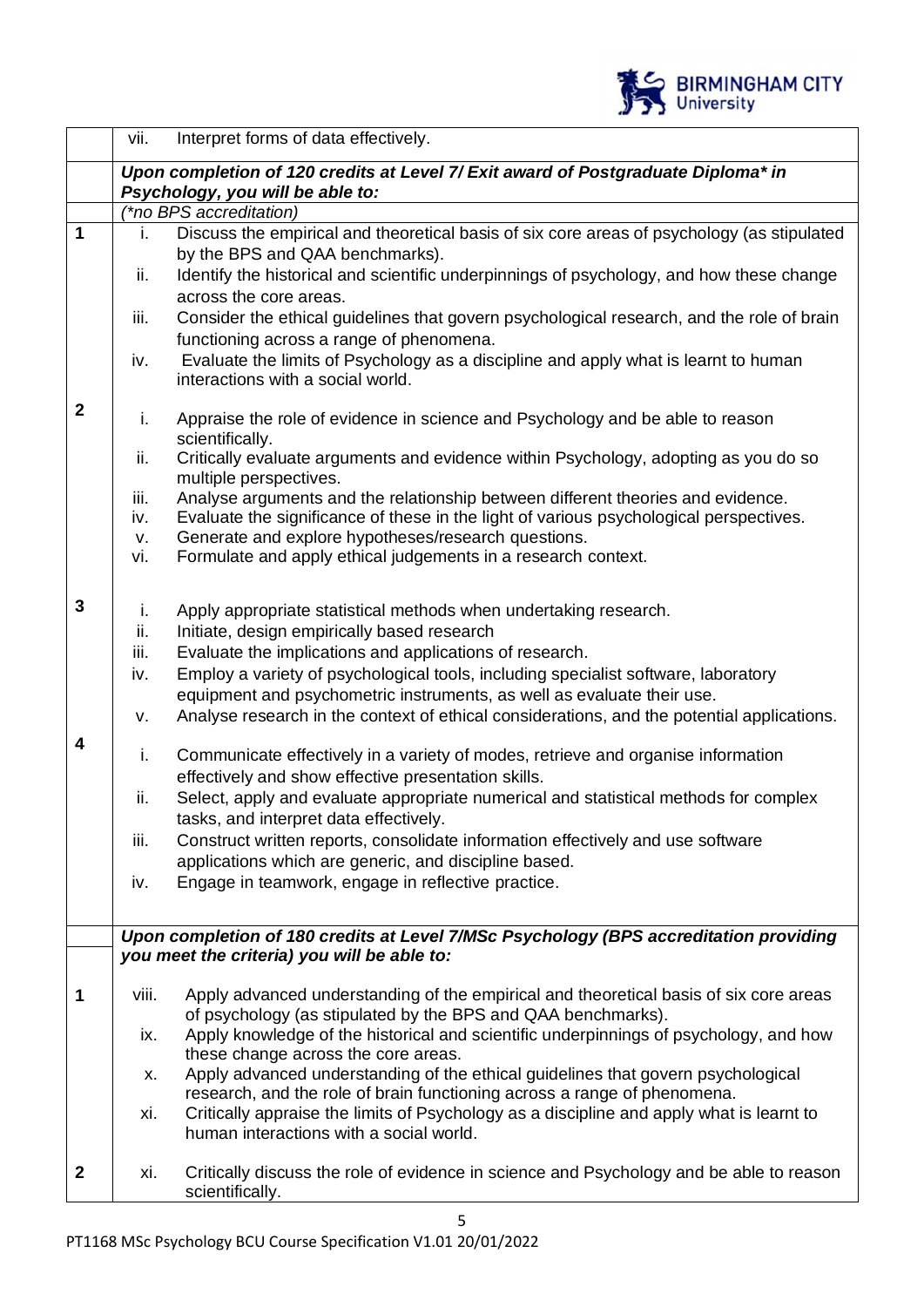|   |       | <b>IF YOU UNIVERSITY</b>                                                                                                                                                                        |
|---|-------|-------------------------------------------------------------------------------------------------------------------------------------------------------------------------------------------------|
|   | xii.  | Critically evaluate arguments and evidence within Psychology, adopting as you do so<br>multiple perspectives.                                                                                   |
|   | xiii. | Analyse arguments and the relationship between different theories and evidence.                                                                                                                 |
|   | xiv.  | Critically evaluate the significance of these in the light of various psychological<br>perspectives.                                                                                            |
|   | XV.   | As part of a project, generate and explore hypotheses/research questions, and plan,<br>execute and present an independent project under supervision.                                            |
|   | xvi.  | Formulate and apply ethical judgements in a research context.                                                                                                                                   |
| 3 | viii. | Employ and apply appropriate statistical methods when undertaking research.                                                                                                                     |
|   | ix.   | Initiate, design and conduct empirically based research under supervision.                                                                                                                      |
|   | X.    | Assess the implications and applications of such research.                                                                                                                                      |
|   | xi.   | Use a variety of psychological tools, including specialist software, laboratory<br>equipment and psychometric instruments, as well as evaluate their use.                                       |
|   | xii.  | Analyse research in the context of ethical considerations, and the potential<br>applications.                                                                                                   |
| 4 | viii. | Communicate effectively in a variety of modes, retrieve and organise information<br>effectively and show effective presentation skills.                                                         |
|   | ix.   | Select, apply and evaluate appropriate numerical and statistical methods for complex<br>tasks, and interpret data effectively.                                                                  |
|   | X.    | Construct written reports, consolidate information effectively and use software<br>applications which are generic, and discipline based.                                                        |
|   | xi.   | Engage in teamwork, engage in reflective practice and where possible apply skills<br>attained to research projects.                                                                             |
|   | xii.  | Apply GBC skills and knowledge in preparation for graduate destinations.                                                                                                                        |
|   |       | The British Psychological Society (BPS) accredits your degree, and if you achieve 50% or above<br>you will be eligible for the graduate basis for Chartership in Psychology (GBC) from the BPS, |

BIRMINGHAM CITY

and as a graduate member you can use the designated title of MBPsS.

| 14 | <b>Course Learning, Teaching and Assessment Strategy</b>                                                                                                                                                                                                                                                                                                                                                                                                                                                                                |
|----|-----------------------------------------------------------------------------------------------------------------------------------------------------------------------------------------------------------------------------------------------------------------------------------------------------------------------------------------------------------------------------------------------------------------------------------------------------------------------------------------------------------------------------------------|
|    | Degree content and assessment not only meet the criteria for our accrediting body, but allow<br>flexibility of the learning process, which can be tailored to career goals. Assessments are also<br>underpinned by this philosophy, focusing on product development, reflexive diaries and<br>producing conference posters for example.                                                                                                                                                                                                 |
|    | We use online-live technologies to assess your understanding during your teaching (e.g., live<br>polls and Q&A's) and you will have access to Psychology specific technologies and software<br>such as SPSS statistical package, NVivo qualitative coding package, Gorilla, an online<br>experimental tool and Qualtrics an online survey tool. You will have access to a range of<br>psychometric assessments that are used within practice by clinical, forensic, occupational, and<br>educational psychologists.                     |
|    | Post sessional activities will take place in our virtual learning environment (VLE) and will include<br>discussion forums (for debating ideas), online chats and interactive tools and quizzes (formative<br>testing of knowledge and understanding). Other technologies such as blogs, wikis will be used to<br>create an active and engaging experience for you. Online live discussions, or question and<br>answer forums will take place at two distinct times of day allowing for time zone and lifestyle<br>differences you have. |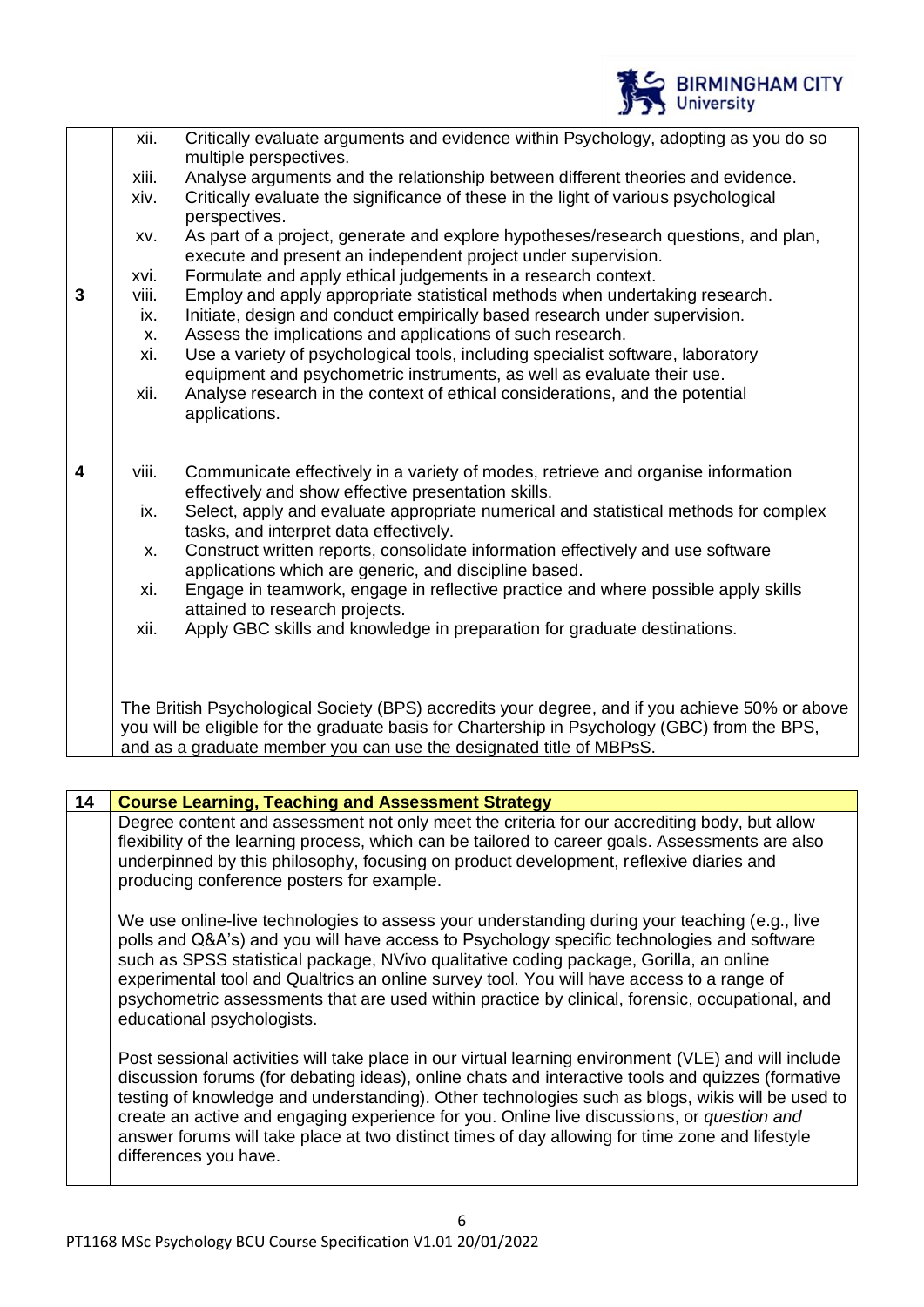

The pass mark for a module with one item of assessment is 50%. In modules which have more than one item of assessment a pass will be awarded where the overall average of the marks achieved for the items of assessment is 50% or more and the mark in each separate item of assessment is not less than 40%. In calculating the overall average mark for a module, the marks attributed to each item of assessment will be weighted equally unless a different weighting has been specified in the Student Course Guide.

This section explains the learning and teaching approaches, activities and experiences that your course will offer; the range of assessments and types of feedback and feed forward you will encounter and explain how these will support your continuous learning throughout the course and explain the expectations we have of you in this learning partnership.

| 15                                                      | <b>Course Requirements</b>                                                                                                         |                                      |                     |
|---------------------------------------------------------|------------------------------------------------------------------------------------------------------------------------------------|--------------------------------------|---------------------|
| 15a                                                     | Level 7:                                                                                                                           |                                      |                     |
|                                                         | In order to complete this course, you must successfully complete all the following<br><b>CORE modules (totalling 180 credits):</b> |                                      |                     |
|                                                         | <b>Module Code</b>                                                                                                                 | <b>Module Name</b>                   | <b>Credit Value</b> |
|                                                         | <b>PSY7049</b>                                                                                                                     | <b>Quantitative Research Methods</b> | 20                  |
|                                                         | <b>PSY7053</b>                                                                                                                     | <b>Applied Social Psychology</b>     | 20                  |
|                                                         | <b>PSY7054</b>                                                                                                                     | <b>Brain and Cognition</b>           | 20                  |
|                                                         | <b>Qualitative Research Methods</b><br>20<br><b>PSY7058</b><br>Psychopathology and Individual Differences<br>20<br><b>PSY7059</b>  |                                      |                     |
|                                                         |                                                                                                                                    |                                      |                     |
| <b>Lifespan and Development</b><br><b>PSY7061</b><br>20 |                                                                                                                                    |                                      |                     |
|                                                         | <b>PSY7057</b>                                                                                                                     | <b>Dissertation</b>                  | 60                  |
|                                                         |                                                                                                                                    |                                      |                     |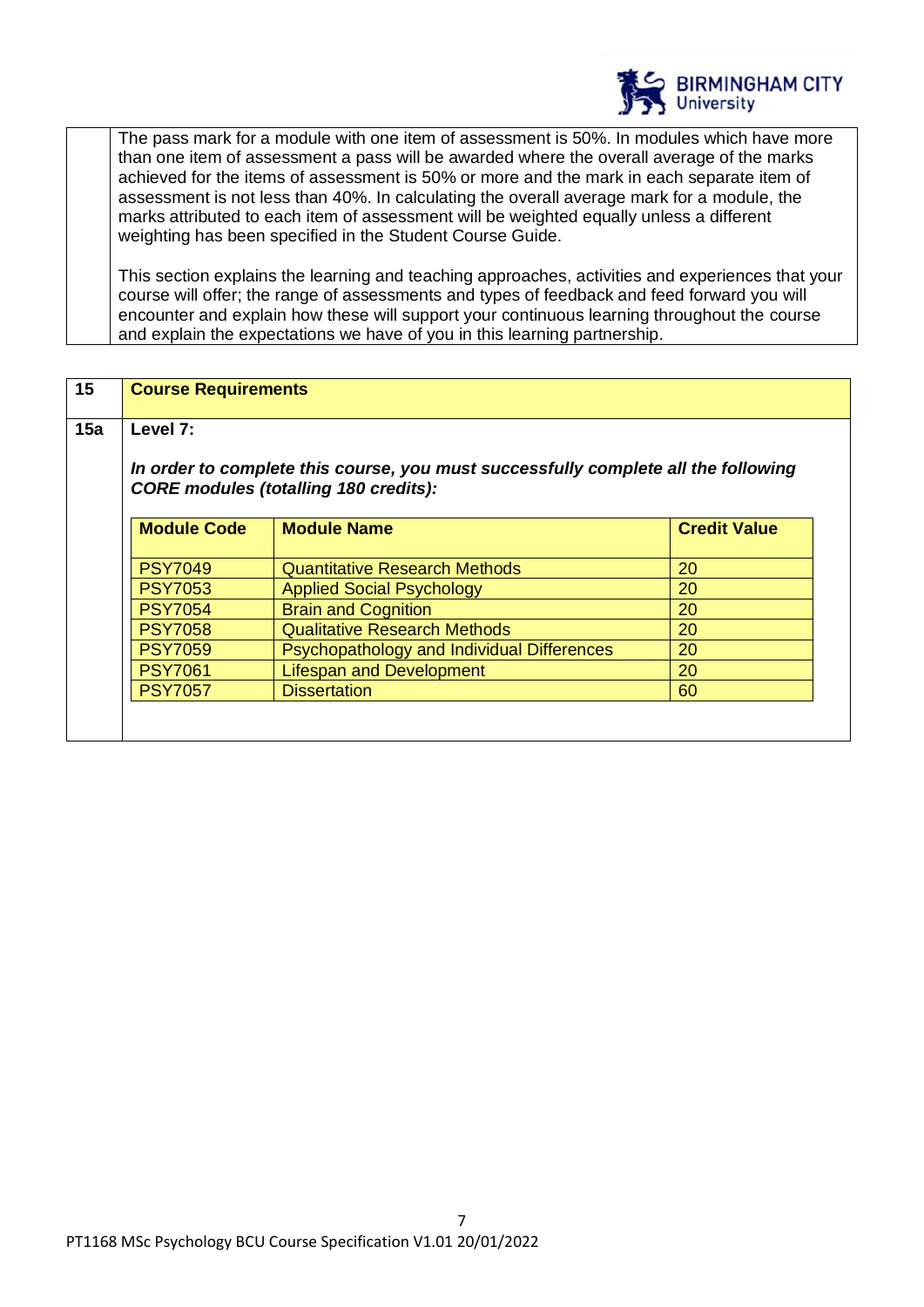

### **15b Structure Diagram**

*Please note list of optional modules is indicative only. Your choice will not be guaranteed for optional modules, but a fair and transparent process will be adopted and shared with students.*

*Include a structure diagram for each mode of study.* 

### **Level 7: September (Full Time)**

| <b>SEMESTER ONE</b>                                                                | <b>SEMESTER TWO</b>                                                                                                       | <b>SEMESTER THREE</b>                      |
|------------------------------------------------------------------------------------|---------------------------------------------------------------------------------------------------------------------------|--------------------------------------------|
| Core<br>PSY7049 Quantitative<br><b>Research Methods</b><br>20 credits              | Core<br>PSY7054 Brain and Cognition<br>20 credits                                                                         | Core<br>PSY7057 Dissertation<br>60 credits |
| Core<br>PSY7061 Lifespan<br>Development<br>20 credits                              | Core<br>PSY7053 Applied Social<br>Psychology<br>20 credits                                                                |                                            |
| Core<br>PSY7059 Psychopathology and<br><b>Individual Differences</b><br>20 credits | Core<br>PSY7058 Qualitative<br><b>Research Methods</b><br>20 credits<br>Core<br><b>PSY7057 Dissertation</b><br>60 credits |                                            |

### **Level 7: September (Part Time Year One)**

| <b>SEMESTER ONE September</b>                                         | <b>SEMESTER TWO January</b>                                          | <b>SEMESTER THREE May</b> |
|-----------------------------------------------------------------------|----------------------------------------------------------------------|---------------------------|
| Core<br>PSY7049 Quantitative<br><b>Research Methods</b><br>20 credits | Core<br>PSY7054 Brain and Cognition<br>20 credits                    |                           |
|                                                                       | Core<br>PSY7058 Qualitative<br><b>Research Methods</b><br>20 credits |                           |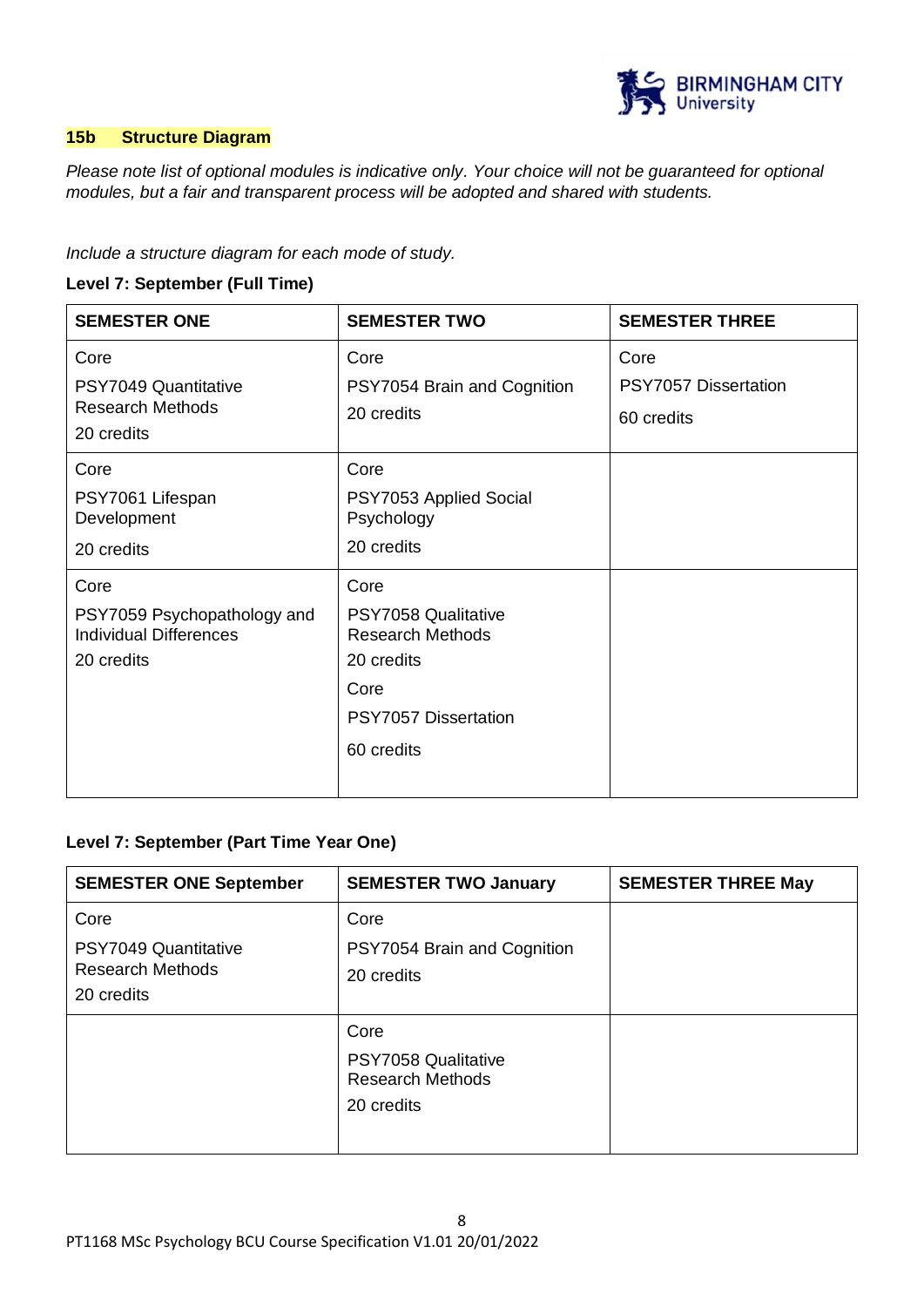

## **Level 7: September (Part Time Year Two)**

| <b>SEMESTER ONE September</b>                                                      | <b>SEMESTER TWO January</b>                                | <b>SEMESTER THREE May</b>                         |
|------------------------------------------------------------------------------------|------------------------------------------------------------|---------------------------------------------------|
| Core<br>PSY7061 Lifespan<br>Development<br>20 credits                              | Core<br>PSY7053 Applied Social<br>Psychology<br>20 credits | Core<br><b>PSY7057 Dissertation</b><br>60 credits |
| Core<br>PSY7059 Psychopathology and<br><b>Individual Differences</b><br>20 credits | Core<br>PSY7057 Dissertation<br>60 credits                 |                                                   |

# **Level 7: January (Full Time)**

| <b>SEMESTER ONE (January)</b>                                        | <b>SEMESTER TWO (May)</b>                                                                                   | <b>SEMESTER THREE</b><br>(September)              |
|----------------------------------------------------------------------|-------------------------------------------------------------------------------------------------------------|---------------------------------------------------|
| Core<br>PSY7058 Qualitative Research<br><b>Methods</b><br>20 credits | Core<br>PSY7061 Lifespan<br>Development<br>20 credits                                                       | Core<br><b>PSY7057 Dissertation</b><br>60 credits |
| Core<br>PSY7054 Brain and Cognition<br>20 credits                    | Core<br>PSY7059 Psychopathology and<br><b>Individual Differences</b><br>20 credits                          |                                                   |
| Core<br>PSY7053 Applied Social<br>Psychology<br>20 credits           | Core<br>PSY7049 Quantitative<br><b>Research Methods</b><br>20 credits<br>PSY7057 Dissertation<br>60 credits |                                                   |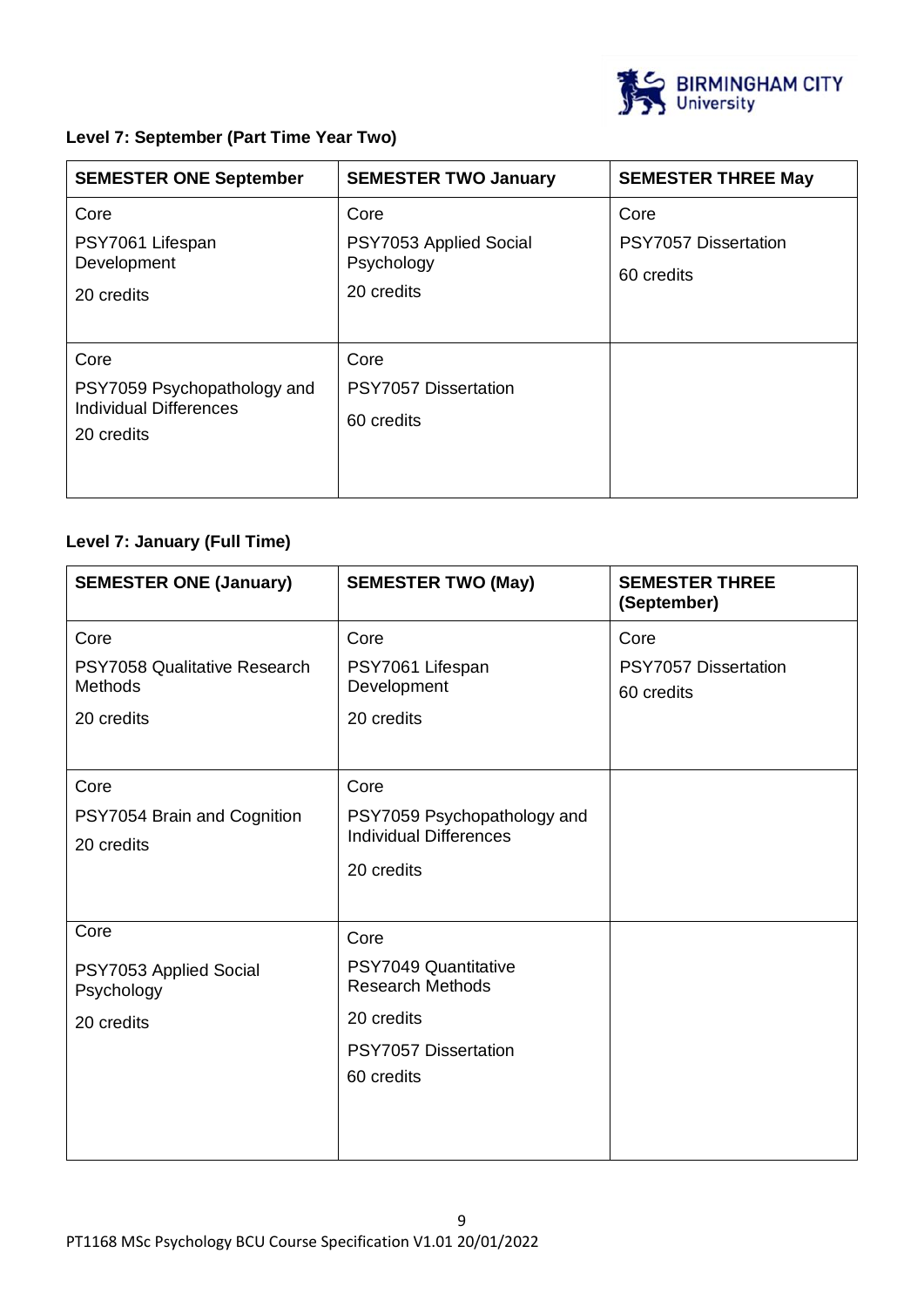

# **Level 7: January (Part Time Year One)**

| <b>SEMESTER ONE (January)</b>           | <b>SEMESTER TWO (May)</b>                       | <b>SEMESTER THREE</b><br>(September) |
|-----------------------------------------|-------------------------------------------------|--------------------------------------|
| Core                                    | Core                                            |                                      |
| PSY7058 Qualitative Research<br>Methods | PSY7061 Lifespan<br>Development                 |                                      |
| 20 credits                              | 20 credits                                      |                                      |
|                                         |                                                 |                                      |
|                                         | Core                                            |                                      |
|                                         | PSY7049 Quantitative<br><b>Research Methods</b> |                                      |
|                                         | 20 credits                                      |                                      |
|                                         |                                                 |                                      |

# **Level 7: January (Part Time Year Two)**

| <b>SEMESTER ONE (January)</b> | <b>SEMESTER TWO (May)</b>     | <b>SEMESTER THREE</b><br>(September) |
|-------------------------------|-------------------------------|--------------------------------------|
| Core                          | Core                          | Core                                 |
| PSY7054 Brain and Cognition   | PSY7059 Psychopathology and   | PSY7057 Dissertation                 |
| 20 credits                    | <b>Individual Differences</b> | 60 credits                           |
|                               | 20 credits                    |                                      |
|                               |                               |                                      |
| Core                          | Core                          |                                      |
| PSY7053 Applied Social        | PSY7057 Dissertation          |                                      |
| Psychology                    | 60 credits                    |                                      |
| 20 credits                    |                               |                                      |
|                               |                               |                                      |
|                               |                               |                                      |
|                               |                               |                                      |
|                               |                               |                                      |